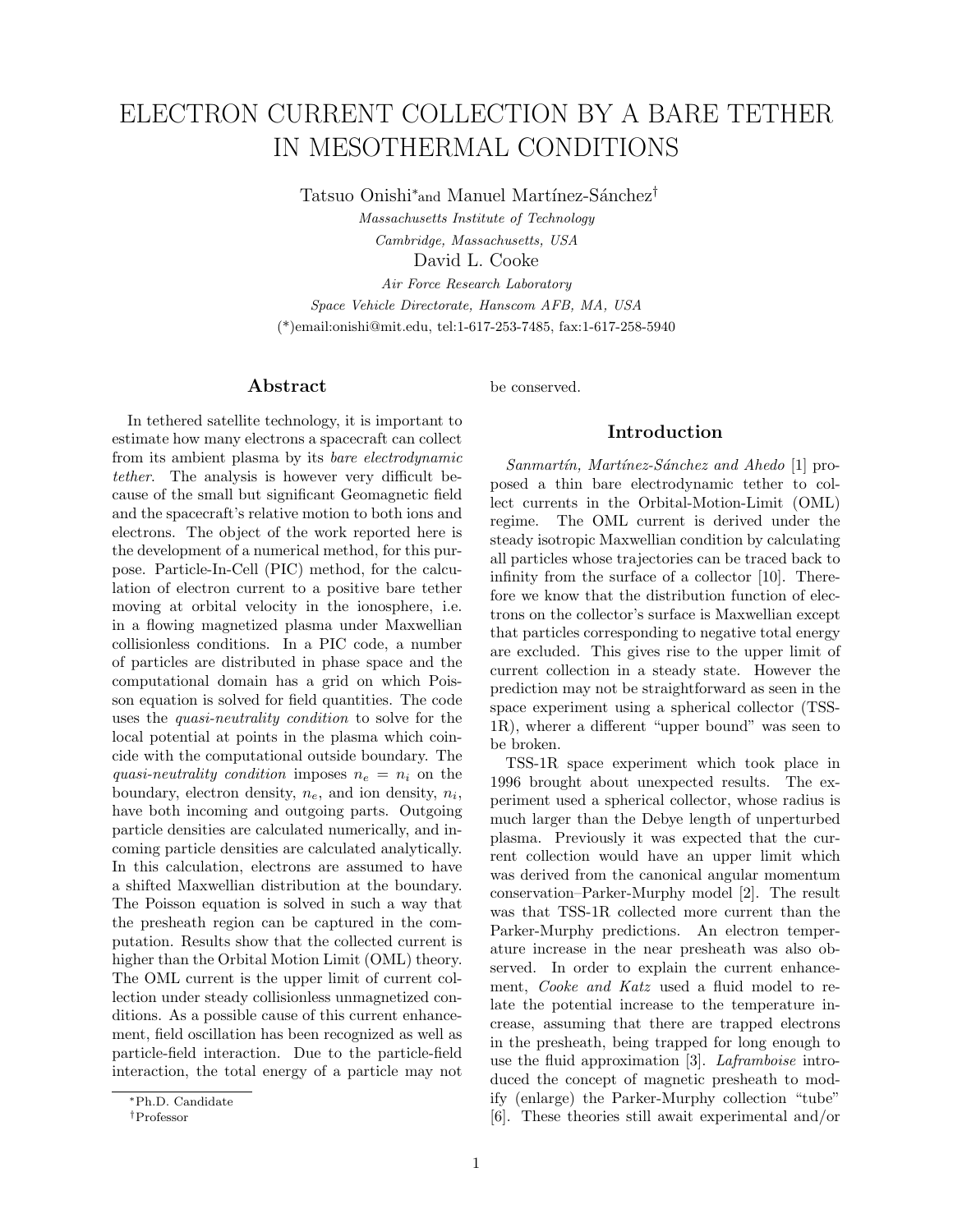computational results for its verification. For a thin tether, the Parker-Murphy limit may be superseded by the OML limit as the upper bound of collected current. However, some of the same phenomena discussed in [3] and [6] may be still involved

In order to predict current collection to a bare electrodynamic tether, we have developed a numerical code using Particle-In-Cell (PIC) method. The PIC method has been established to analyze collisionless plasmas. Especially it works well to simulate the particle-field interaction [11]. We incorporate the quasi-neutrality condition at the boundary developed by the authors, to capture the presheath region. This scheme is shown to give good quantitative approximations in the prediction of current collection to a cylindrical probe in and out of the OML regime, in the case of a quiescent unmagnetized plasma [7]. In the ionosphere, at orbital speed where the bare tether will be put in practice, socalled "mesothermal condition" applies. Mesothermal condition is that the tether's orbital velocity,  $U_{tether}$ , is much faster than the ion thermal speed,  $v_{t,i}$ , and much slower than the electron thermal speed,  $v_{t,e}$ .

$$
v_{t,i} \ll U_{tether} \ll v_{t,e} \tag{1}
$$

In this work, we presents recent results from our PIC computations and discuss the effects of the mesothermal condition on the current collection to a bare tether. We are in a process of development of a new larger grid system to reduce the boundary effects.

## **Mesothermal Condition**

In our computation we assume that ions are Maxwellian at the far upstream region, and approaching the tether one-dimensionally at the tether's orbital speed. Electrons are assumed to have shifted Maxwellian distribution functions at the computational outside boundaries.

$$
f_e(w) = A_e \exp\left(-\frac{m_e(w_x - U_{tether})^2 + w_y^2 + w_z^2}{2\kappa T_e}\right)
$$
\n(2)

where  $A_e = n_{\infty} (m_e/2\pi\kappa T_e)^{3/2} \exp(-q\phi/\kappa T_e), n_{\infty}$ electron density at infinity,  $m_e$  electron mass,  $T_e$ electron temperature, q electric charge of electron,  $\phi$  local potential,  $\kappa$  Boltzmann constant.

A mesothermal condition defined by equation (1) and the very high positive potential on the tether may induce instability. It may be explained in terms of Bohm stability criterion. The Bohm sheath stability criterion claims that throughout the shielding region surrounding a probe the sign of the charge density must be opposite that of the probe, and

| Magnetic field            | $0.3$ Gauss                      |
|---------------------------|----------------------------------|
| Ion mass $(O+)$           | $2.67 \times 10^{-26}$<br>$\log$ |
| Electron temperature      | $0.1\ \mathrm{eV}$               |
| Ion temperature           | 0.1 eV                           |
| Electron thermal velocity | $212 \text{ km/sec}$             |
| Ion thermal velocity      | $1 \text{ km/sec}$               |
| Satellite speed           | $8 \text{ km/sec}$               |
| Electron gyro radius      | $2.5 \text{ cm}$                 |
| Ion gyro radius           | $430 \text{ cm}$                 |
| Electron (Ion) density    | $\sqrt{m^3}$<br>$10^{11}$        |
| Debye length at infinity  | $0.74 \text{ cm}$                |

Table 1: Plasma parameters

otherwise the Bohm unstable sheath suffers fluctuations. In order to satisfy the Bohm criterion, electron density needs to be more than that given by Maxwellian.

#### **Computation**

The major difficulty of a PIC method applied to an infinitely large plasma appears in the specification of the computational outside boundary condition, namely the velocity distribution function at a boundary point. In order to treat the boundary, we assume a shifted Maxwellian velocity distribution for electrons at the boundary and a shifted Maxwellian velocity function for ions at the far upstream. Based on the assumption that ions are Maxwellian in the far upstream region and are accelerated/decelerated one-dimensionally, we obtain the ion distribution function at the boundary as a function of the local potential. From this function, we calculate the density, which is required for the quasi-neutrality condition, and the flux, which is required to calculate the number of ions to be replenished into the computational domain per timestep [8]. The density and flux of incoming electrons are also calculated, based on the assumption that electrons have a shifted Maxwellian distribution at the boundary [8].

To avoid an error associated with a very large velocity of electrons near the high potential tether, sub-iterations are used for fast electrons. Tether charge is also kept at  $7eV$ , which is above the ion ram energy, reducing the number of very fast particles near the tether. Higher potential case is possible without any practical problems. We are in the process of updating a grid system from cylindrical grids to square grids, to be able to expand the computational region without inducing numerical instabilities. The expansion of structured cylindrical grids inevitably increases a cell size at the outer edge. A large cell size is known to be numerically unsta-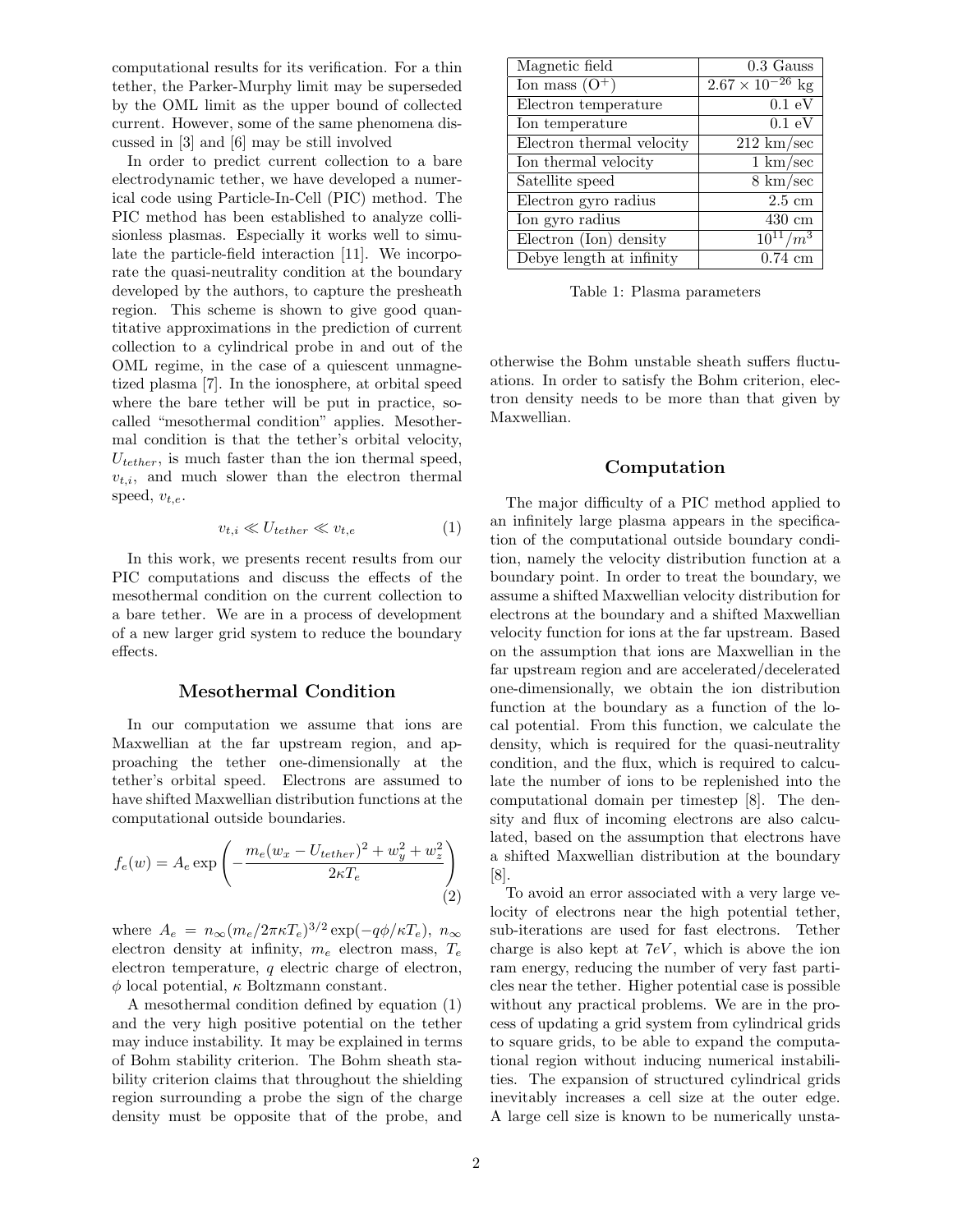|           | Unmagnetized | Magnetized  |
|-----------|--------------|-------------|
| Quiescent | 0.95         | 0.92        |
| Flowing   | 1.8-2.0      | $2.0 - 2.3$ |

Table 2: Current Collection : Normalized by the OML current

 $E > 0$ .

$$
n_e = \int_{w_x^2 + w_y^2 > \sqrt{\frac{2\epsilon\phi}{m_e}}}^{\infty} \left( -\frac{m_e(w_x^2 + w_y^2 + w_z^2)}{2\kappa T_e} \right) dw \tag{3}
$$

$$
= n_\infty \tag{4}
$$

ble [11] In this paper, results from simulations performed on both grids will be presented.

We have been using the cylindrical grid system for simulations of different plasma conditions, namely quiescent unmagnetized case, quiescent magnetized case, flowing unmagnetized case and flowing magnetized case. In each case, current collection was calculated for the Debye-to-radius ratio equal to one. Results are shown in Table 2. Numbers are normalized by the OML current. In both quiescent cases, current collection is very close to the OML, whereas in flowing cases, the tether collects about 2 times higher than the OML current.

In Figures 1 and 2, electron density, ion density, electric charge density and potential field are shown for both magnetized and unmagnetized cases. In the ion density map, it is clearly seen that a wake is formed behind the tether due to the mesothermal condition. In order to keep the quasi-neutrality most electrons are excluded from this wake region, where potential becomes negative. Only a few very energetic electrons can penetrate this region. In the immediate vicinity of the tether, electrons shield the tether and create a sheath region. The difference between these two cases may be seen in the potential profiles. in the magnetized case, electron motions are restricted along the Geomagnetic field, which runs vertically in the map, and thus magnetic wings are extending to the both sides of the tether, although they appear to be limited by the computational boundaries.

From the viewpoint of the quasi-neutrality, it is reasonable for electrons to have higher density in the vicinity of the tether, where ion density is also elevated due to the ion's quasi one-dimensional motion and the high potential on the tether. However from the calculation of steady state collisionless Maxwellian distribution, especially in the unmagnetized case, electron density is at most equal to that at infinity, or rather less than that because of the electron collection on the tether. Laframboise and Parker [10] explained that in 2-D steady isotropic Maxwellian condition, electron density is obtained by considering all the particles with its total energy, Even though we are missing a flowing effect in this calculation, the mesothermal condition that electron thermal velocity is much larger than the tether orbital speed, makes the effect negligible. If the electron density is equal to or less than that at infinity, the Bohm stability criterion is violated, and thus the plasma becomes unstable. The instability attracts electrons in order to satisfy the Bohm stability criterion, and plasma becomes marginally stable. The mechnism of attracting more electrons is not clear at this moment. However as seen in Figure 3, we may partly attribute it to the particle trapping due to the field oscillation. The figure shows several particle trajectories observed in a computation. Some electrons are trapped in the ram side of the tether, wander around and eventually get collected by the tether. Trapped electrons mostly oscillates up-anddown in Figure 3. In part (c) of Figure 4, there are more particles with such velocities than those with other component of velocity, whereas in part (a) the distribution is more uniform with respect to the velocity component except for the open part which corresponds to particles collected by the tether. This means that once an electron is trapped, it is pulled by the tether potential and stays trapped near the tether.

We also see the effects of outside boundaries. Potentials tend to be lower by at most  $0.1eV$  immediately inside the boundary. This potential drop is clearly seen in the computation which uses square grids (Figure 5). A contour of equipotential goes parallel with the outside computational boundary. Once this potential drop appears near the boundary, the boundary behaves like a negatively charged wall and maintains a positive charge sheath next to itself. This potential drop is also seen in the cylindrical grids at least on some spots. The "sheath" along the outside boundary observed in the square grids is stable and continuous because the grid size is much larger than the cylindrical one and thus does not get disturbed from other parts of boundary.

To see how this potential drop changes current collection, let us look at Figure 4 again. We don't see many particles with a small total energy. As a preliminary result, we may expect that the potential drop at the boundary does not change the current collection considerably.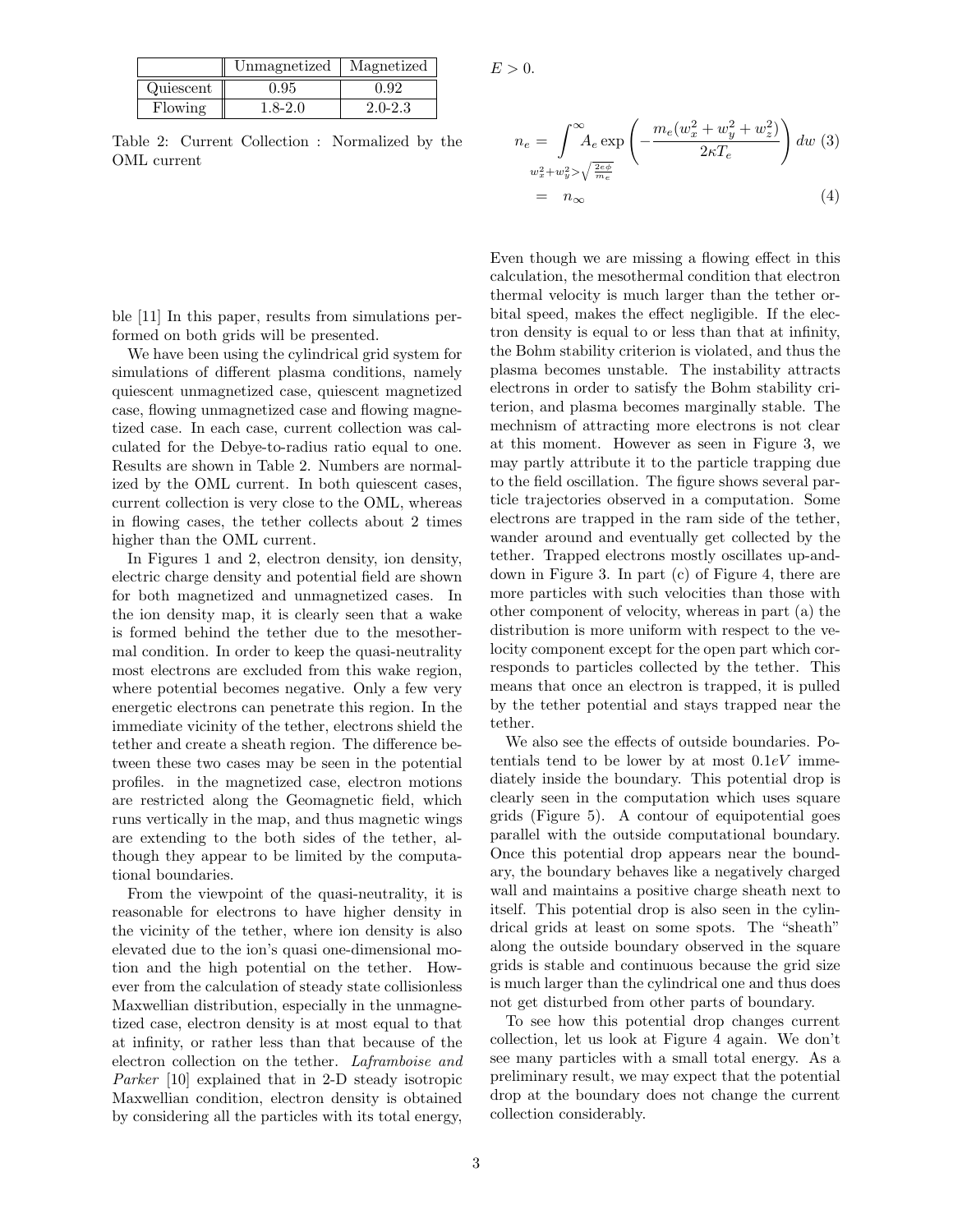## **Conclusion and Future Work**

A Particle-In-Cell method has been developed for the calculation of current collection by a moving bare tether. Current collection enhancement has been recognized in the computation. As the Bohm stability criterion claims, electron density becomes higher than Maxwellian where ion density increases one-dimensionally in the ram front of a tether. The understanding of electron density increase is still incomplete, however, we have detected particle trappings occurring in the ram region, and corresponding particle-field interactions. We also identified the computational outside boundary effects. There are potential drops in the immediate vicinity of the boundary which behaves like a negatively charged wall.

The preliminary examination of distribution function suggests that the potential drop at the boundary may not induce a considerable change in the current collection. It is also observed that electrons are trapped mostly in the immediate vicinity of the tether.

Works to be done in the near future includes the elimination of the potential drop near the outside boundary, to obtain correct local potential, which is important to calculate the number of injected particles, and the modification of boundary conditions in order to prohibit the reflection of wave radiations at the boundary.

#### **Acknowledgments**

This work was supported through a grant from the USAF space vehicle directorate (Technical monitor: David L. Cooke).

#### **References**

- [1] Sanmartín, J. R., Martínez-Sánchez, M. and Ahedo, E., "Bare Wire Anodes for Electrodynamic Tethers," J. of Prop. and Power, Vol. 9, No. 3, 1993, pp. 353-360.
- [2] Parker, L. W., and Murphy, B. L., "Potential buildup on an electron emitting ionospheric satellite", J. Geophys. Res., 72, 1631, 1967
- [3] Cooke, D. L., and Katz, I., "TSS-1R electron currents: Magnetic limited collection from a heated presheath", Geo. Res. Let., Vol. 25, No. 5, pp. 753-756, March 1, 1998
- [4] Chung, P.M., L. Talbot and K.J. Touryan, Electric Probes in Stationary and Flowing Plasmas; Theory and Application, Springer-Verlag, 1975
- [5] Cooke, D.L. and I.Katz, *TSS-1R electron cur*rents: Magnetic limited collection from a heated

presheath, Geophys. Res. Lett., Vol. 25, No.5, Page753-756, March 1, 1998

- [6] Laframboise, J. G., Current collection by a positively charged spacecraft: Effects of its presheath, Journal of geophysical research,102(2A), February 1997.
- [7] Onishi, T., Electron Current Collection by a Positively Charged Tether, Using a Particle-In-Cell Method. Master's Thesis, MIT (Aeronautics/Astronautics) May 1998
- [8] Onishi, T., M. Martinez-Sanchez and D.L. Cooke Computation of Current to a Moving Bare Tether, IEPC99-217, 1999
- [9] Sanmartin, J.R. and R.D.Estes, Collection Effects on Close Parallel Bare Tethers. AIAA2000-1073 ,2000.
- [10] Laframboise, J.G. and L.W. Parker, Probe design for orbit-limited current collection. Phys. Fluids, page629, Vol 16, Num 5, May 1973.
- [11] Birdsall, C. K. and Langdon, A. B., Plasma physics via Computer Simulation. McGraw-Hill, New York. 1985.
- [12] Seldner, D. and Westermann, T., Algorithms for interpolation and localization in irregular 2D meshes. Journal of Computational Physics, 79, pp1-11, 1988.
- [13] Wang, J., Liewer, P.C., Karmesin S. R. and Kondrashov, D., 3-D deformable grid elecromagnetic Particle-In-Cell for parallel computers. AIAA 97-0365, 1997.
- [14] Laframboise, J. G., Theory of spherical and cylindrical langmuir probe in a collisionless, maxwellian plasma at rest. Technical Report 100, University of Toronto, Institute of Aerospace Studies Report, 1966.
- [15] Langmuir, S. and Mott-Smith, H. M., The theory of collection in gaseous discharge. Physical Review, 28, October 1926.
- [16] Goldstein, H. Classical Mechnics. Addison-Wesley Pub. Co., Massachusetts, 1980.
- [17] Chung P. M., Talbot L. and Touryan K. J.,Electric Probes in Stationary and Flowing Plasmas; Theory and Application. Springer-Verlag,1975.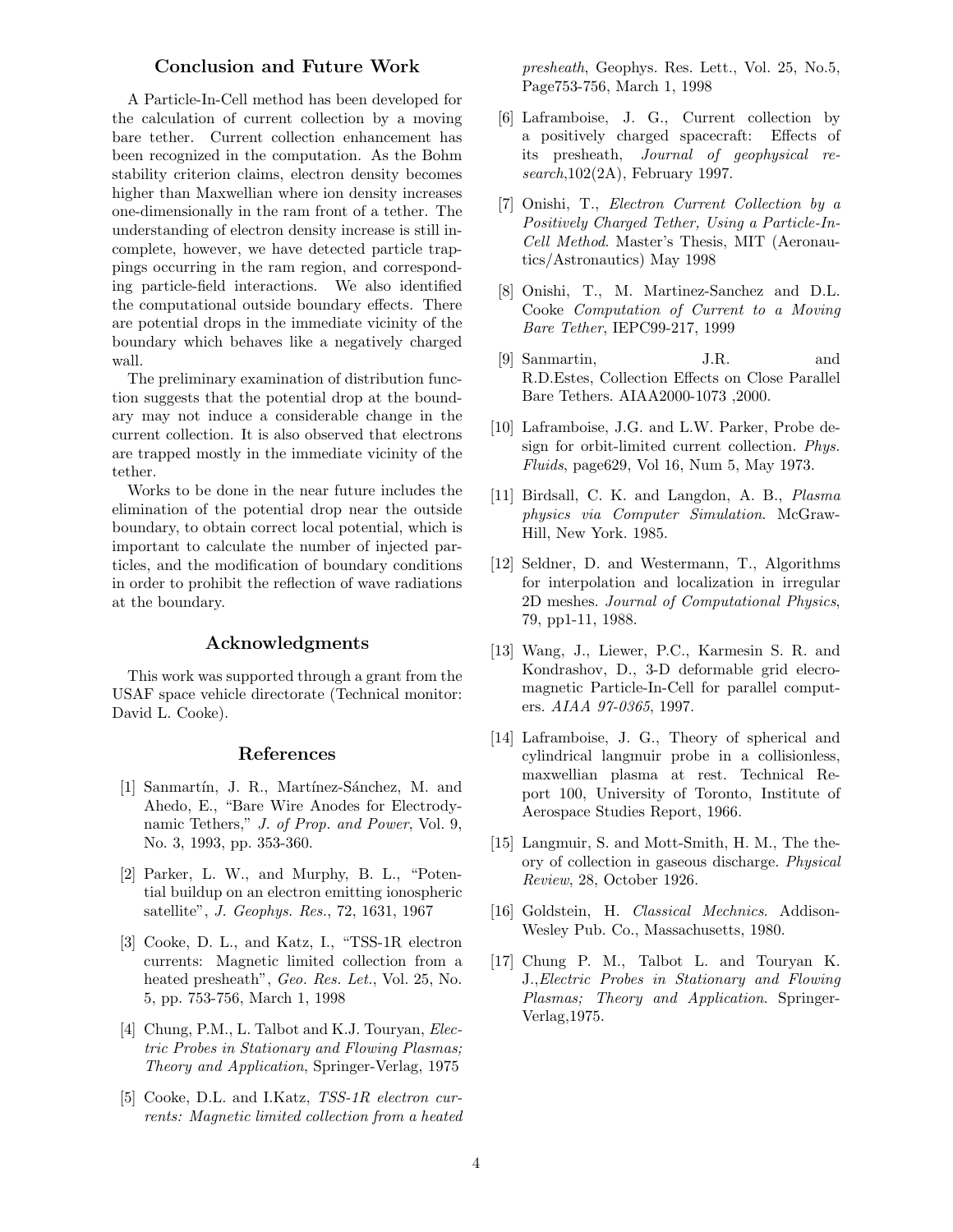

Figure 1: Flowing unmagnetized plasma: Maps of electron density (upper left), ion density (upper right), electric charge density (lower left) and potential field (lower right). Densities are normalized by that at infinity and potential by the equivalence of plasma energy (kT $_{e}$ =0.1eV). Tether potential is kept at 250 (25eV).



Figure 2: Flowing magnetized plasma: Maps of lectron density (upper left), ion density (upper right), electric charge density (lower left) and potential field (lower right). Densities are normalized by that at infinity and potential by the equivalence of plasma energy (kTe=0.1eV). Tether potential is kept at 250 (25eV).